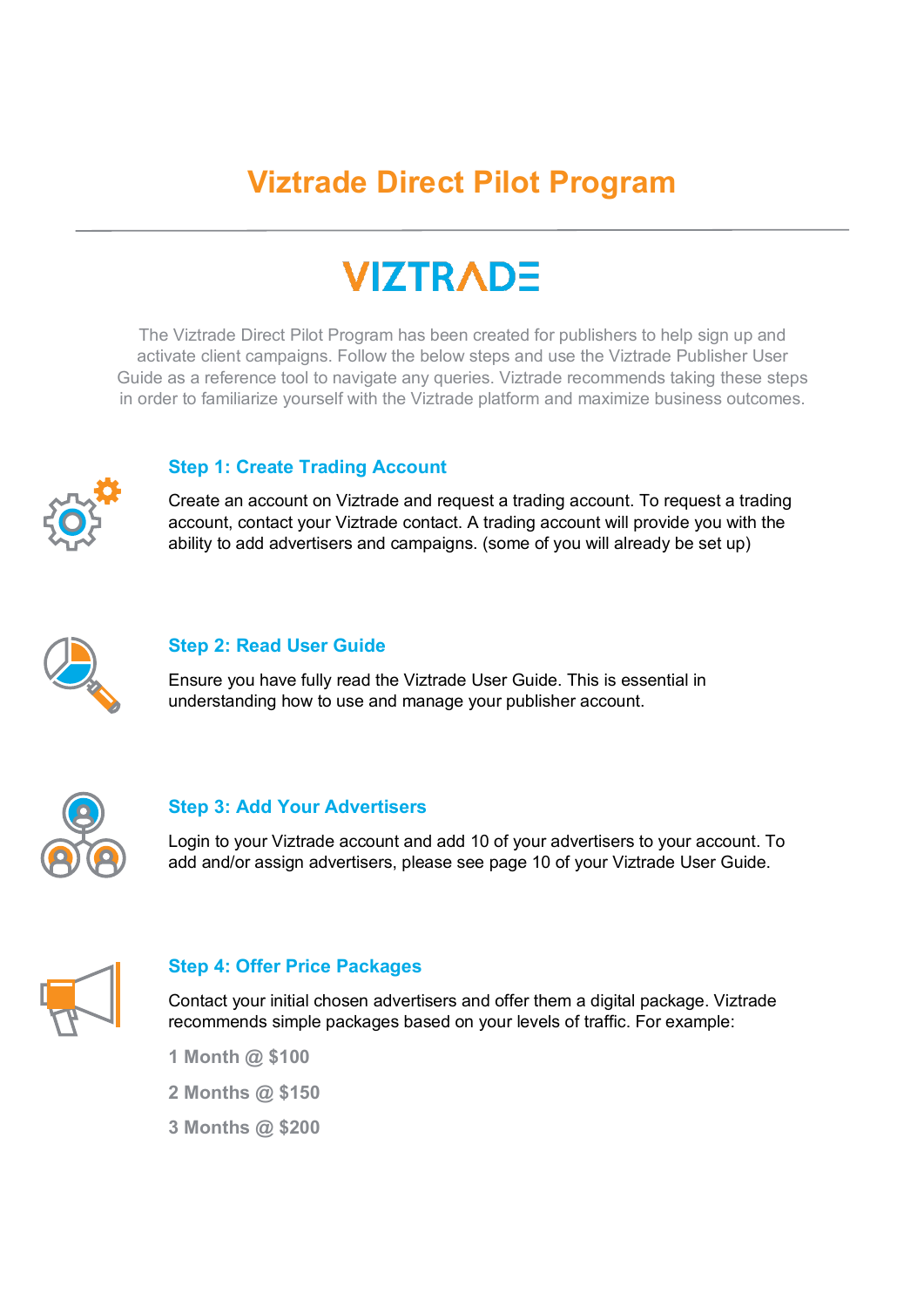

# **Step 5: Acquire/Create Advertiser Artwork**

Establish if they have artwork or if you need to create banners for them. Viztrade can produce creative and offers a banner package including a leader board, MRec and mobile banner at a cost of \$150+GST.



## **Step 6: Request Payment Information**

Request credit card number from Advertiser. You will need these details when you add a campaign.



## **Step 7: Add the Campaign**

Add the campaign with the relevant dates and budget requested by your advertiser/s.



# **Step 8: Activate Campaign**

Confirm payment method and activate campaign.

The Viztrade Direct Pilot Program aims to ensure your smooth transition into using the Viztrade platform. If you have any questions or feedback on the user experience and functionality of Viztrade, please contact us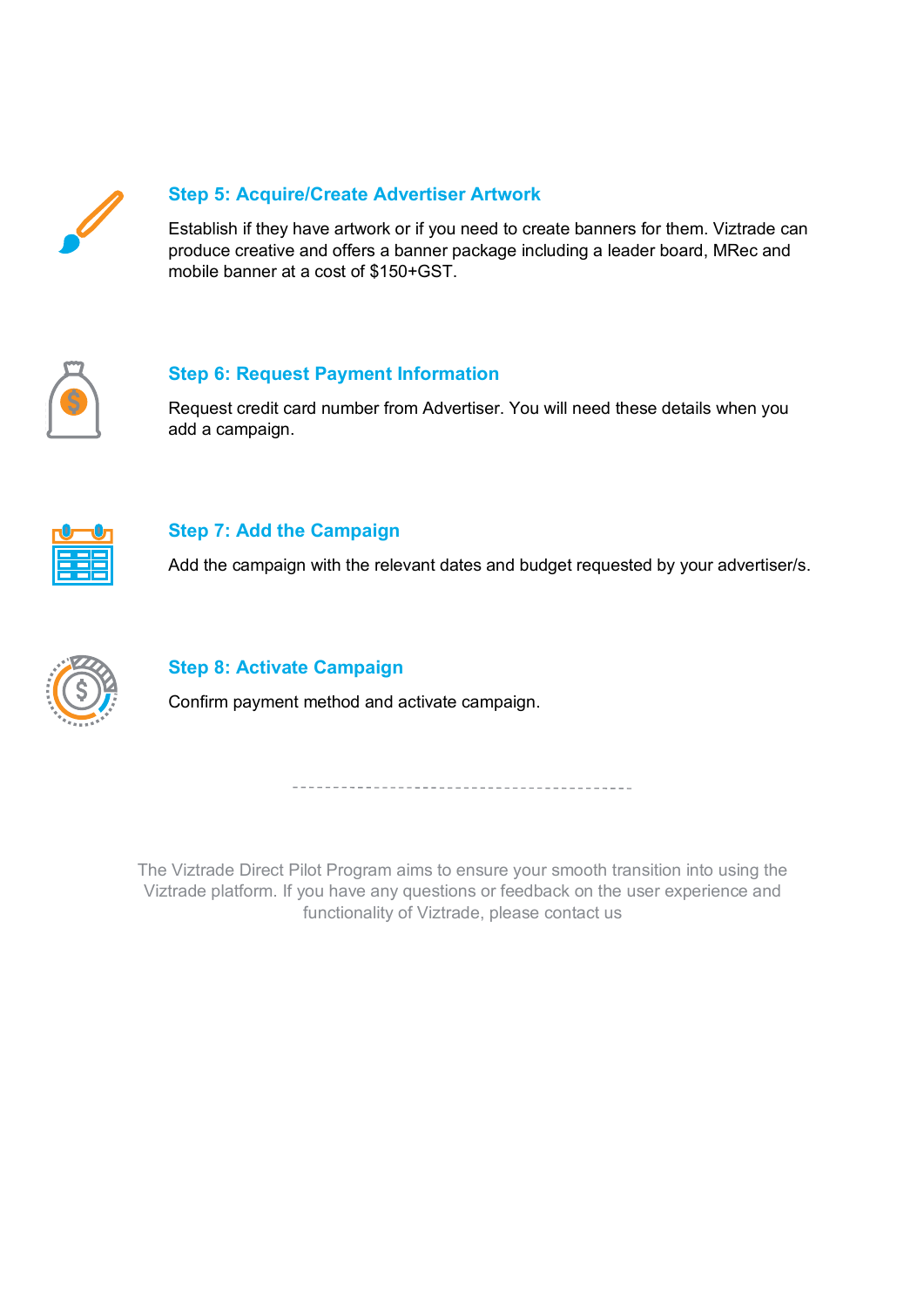# **Sales Assistance**

# **VIZTRADE**

Below are snippets of information you can send your clients to assist in signing them up to the Viztrade Direct Pilot Program.

### **Sales Script:**

### Hi XXXXXX

We have recently launched new digital advertising packages across our website. We have teamed up with an advertising platform called Viztrade that makes the whole process of booking, activating, reporting and billing your campaign simple.

We are currently offering advertising packages spread over one, two or three months. Our premium package positions your advertising in the best locations on our site and the basic package uses ad locations that are not so prominent.

We have recommended package prices but can work to your budget as well. How many impressions your campaign delivers is based on the page rate of your advertising. Please contact us for further information about our packages and pricing.

| All advertising is spread evenly throughout the month(s). |  |  |  |
|-----------------------------------------------------------|--|--|--|
|                                                           |  |  |  |

| $\bullet\bullet\bullet$       |                  |
|-------------------------------|------------------|
| [TOP OF SITE]                 |                  |
|                               |                  |
| 728 x 90                      |                  |
| Leaderboard                   |                  |
| П<br><b>Contract Contract</b> |                  |
|                               | $300 \times 250$ |
| <b>The Common State</b>       | <b>Medium</b>    |
| ▄                             | Rectangle        |
|                               |                  |
|                               |                  |
|                               |                  |
| ٠<br>. .                      |                  |
| ٠<br>٠<br><b>CONTRACTOR</b>   |                  |
|                               |                  |
|                               | 300 x 250        |
| <b>Contract Contract</b>      | Medium           |
|                               | Rectangle        |
|                               |                  |
| <b>The Common</b>             |                  |
| the control of the control of |                  |
| 728 x 90                      |                  |
| Footer                        |                  |
|                               |                  |

#### **Premium Inventory:**

**Premium Inventory: Ad space** *above* **the fold (visible when landing on web page)**

### **Basic Inventory:**

**Ad space** *below* **the fold (visible when scrolling down on web page)**